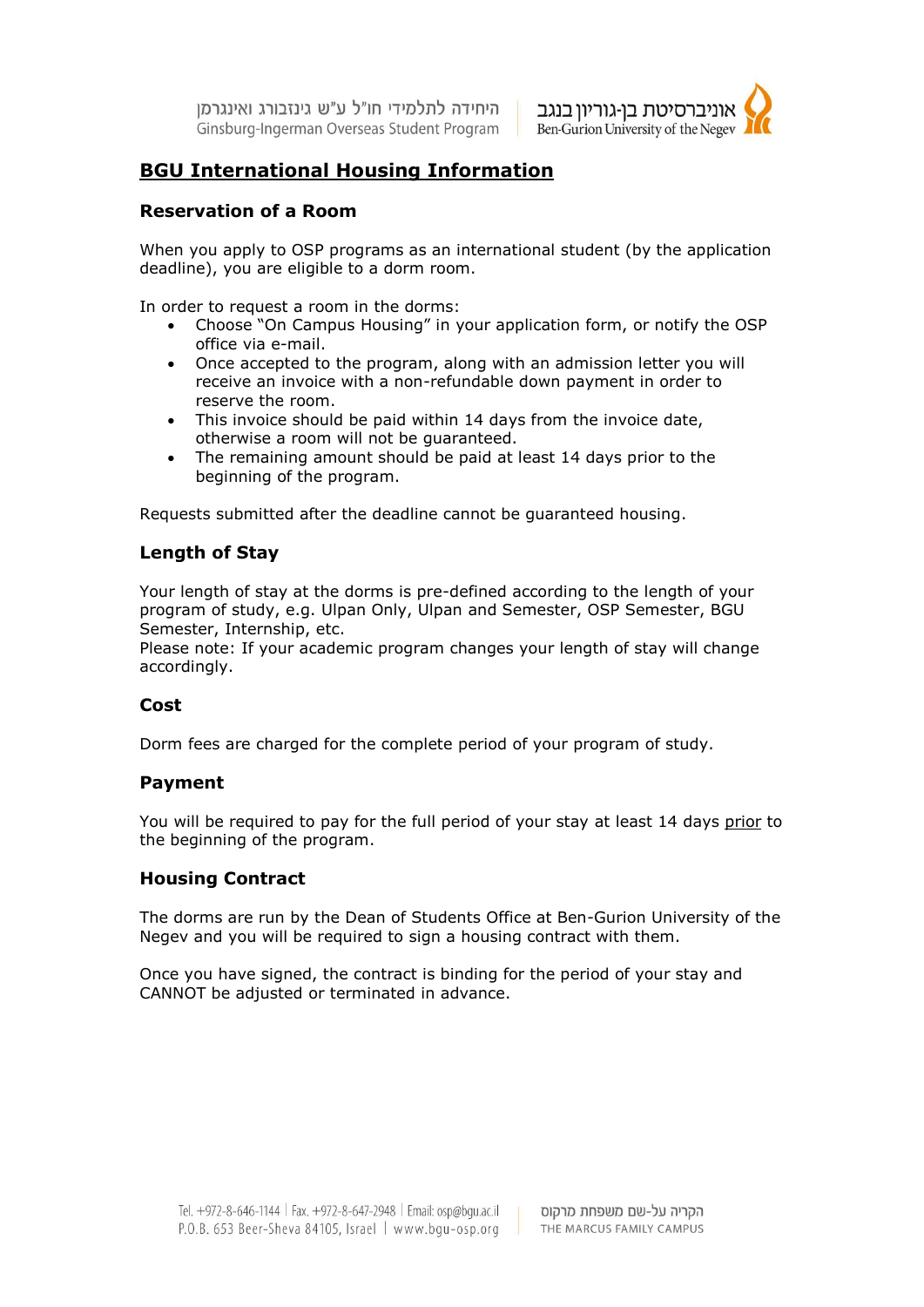היחידה לתלמידי חו"ל ע"ש גינזבורג ואינגרמן Ginsburg-Ingerman Overseas Student Program



### **Check-In**

You are required to contact the dorms counselor at least 10 days prior to your arrival in order to make an appointment to check-in to the dorms. Check-in times for the dorms are:

Sunday-Thursday, 8am until 3pm

OSP, Exchange and Internship students: Appointments can be made by e-mailing Bar Dabun at [bardab@bgu.ac.il](mailto:bardabun@bgu.ac.il) or by calling +972-50-2029746 or +972-8- 6461144.

Guests and independent research students: Appointments can be made by emailing hadadere@bqu.ac.il or in Israel by calling 08-6479442.

Please Note: It is not possible to check-in to the dorms outside of the designated check-in times specified above.

#### **Room Assignment**

Room assignments are done in advance by the Housing Department and International Students are generally placed with Israeli students. If there is a problem with the room assigned to you upon arrival, our office will be happy to help.

#### **Description of the Dorms**

The dorms assigned to international students are located in the Me'onot Dalet dormitory complex, which is across the street from the campus.

The dormitories are apartments of four private bedrooms with a bathroom, kitchen and shared common area. Each bedroom has a bed, desk, closet, chair and lamp and can be locked for privacy. The apartments have central airconditioning system.

Please Note: Aside from furniture, the dorms are **unequipped**. This means that students have to bring their own linens, pillows, blankets, kitchenware, cooking equipment and eating utensils. These can easily be purchased locally at a reasonable price and often the Israeli roommates have already bought many of these items.

Pictures of the rooms can be viewed at: http://in.bgu.ac.il/Dekanat/Pages/Ddorms\_pics.aspx (second page) (These pictures are for illustration purposes only, actual dorm rooms may differ).

*Pets are not allowed in the dormitory*

#### **Cleaning the Dorms**

Students are responsible for cleaning the shared space in their apartments, as well as, their individual bedrooms. No cleaning service is provided.

Please Note: When you check out of the dorms, the housing unit staff will do a visual inspection and you will have to ensure that both the shared space and your individual bedroom are clean.